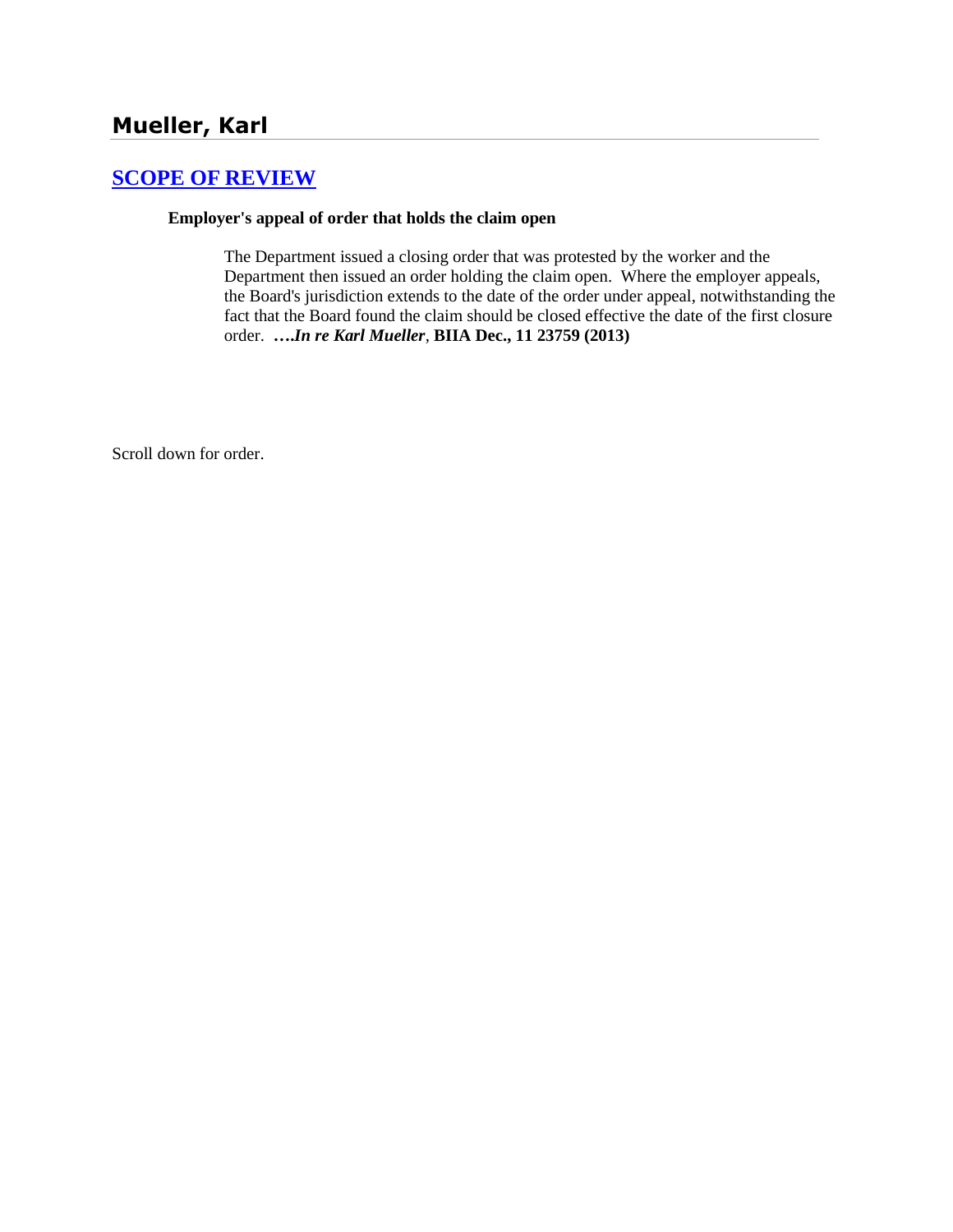## **BEFORE THE BOARD OF INDUSTRIAL INSURANCE APPEALS STATE OF WASHINGTON**

**)**

**IN RE: KARL H. MUELLER ) DOCKET NOS. 11 23759 & 12 10359**

**CLAIM NO. SB-72853 ) DECISION AND ORDER**

APPEARANCES:

1

2

3 4

5

6

7

8 9 Claimant, Karl H. Mueller, Pro Se

Self-Insured Employer, Gordon Trucking, Inc., by Law Office of Robert M. Arim, PLLC, per Robert M. Arim

Department of Labor and Industries, by The Office of the Attorney General, per Paul M. Weideman, Assistant

In Docket No. 11 23759, the self-insured employer, Gordon Trucking, Inc., filed an appeal with the Board of Industrial Insurance Appeals on November 30, 2011, from an order of the Department of Labor and Industries dated August 12, 2011. In this order, the Department reversed its earlier order dated May 10, 2011, in which it kept the claim open for authorized treatment and action as indicated by the law and facts, and directed the self-insured employer to reinstate time-loss compensation benefits effective November 30, 2010. The Department order is **REVERSED AND REMANDED**.

In Docket No. 12 10359, the self-insured employer, Gordon Trucking, Inc., filed an appeal with the Board of Industrial Insurance Appeals on January 9, 2012, from an order of the Department of Labor and Industries dated November 10, 2011. In this order, the Department directed the self-insured employer to pay time-loss compensation benefits from August 13, 2011, through the date of the order and continue as required by law. The Department order is **REVERSED AND REMANDED.** 

### **DECISION**

As provided by RCW 51.52.104 and RCW 51.52.106, this matter is before the Board for review and decision. The claimant filed a timely Petition for Review of a Proposed Decision and Order issued on January 3, 2013, in which the industrial appeals judge reversed and remanded the orders of the Department dated August 12, 2011, and November 10, 2011.

The Board has reviewed the evidentiary rulings in the record of proceedings and finds that no prejudicial error was committed. The rulings are affirmed.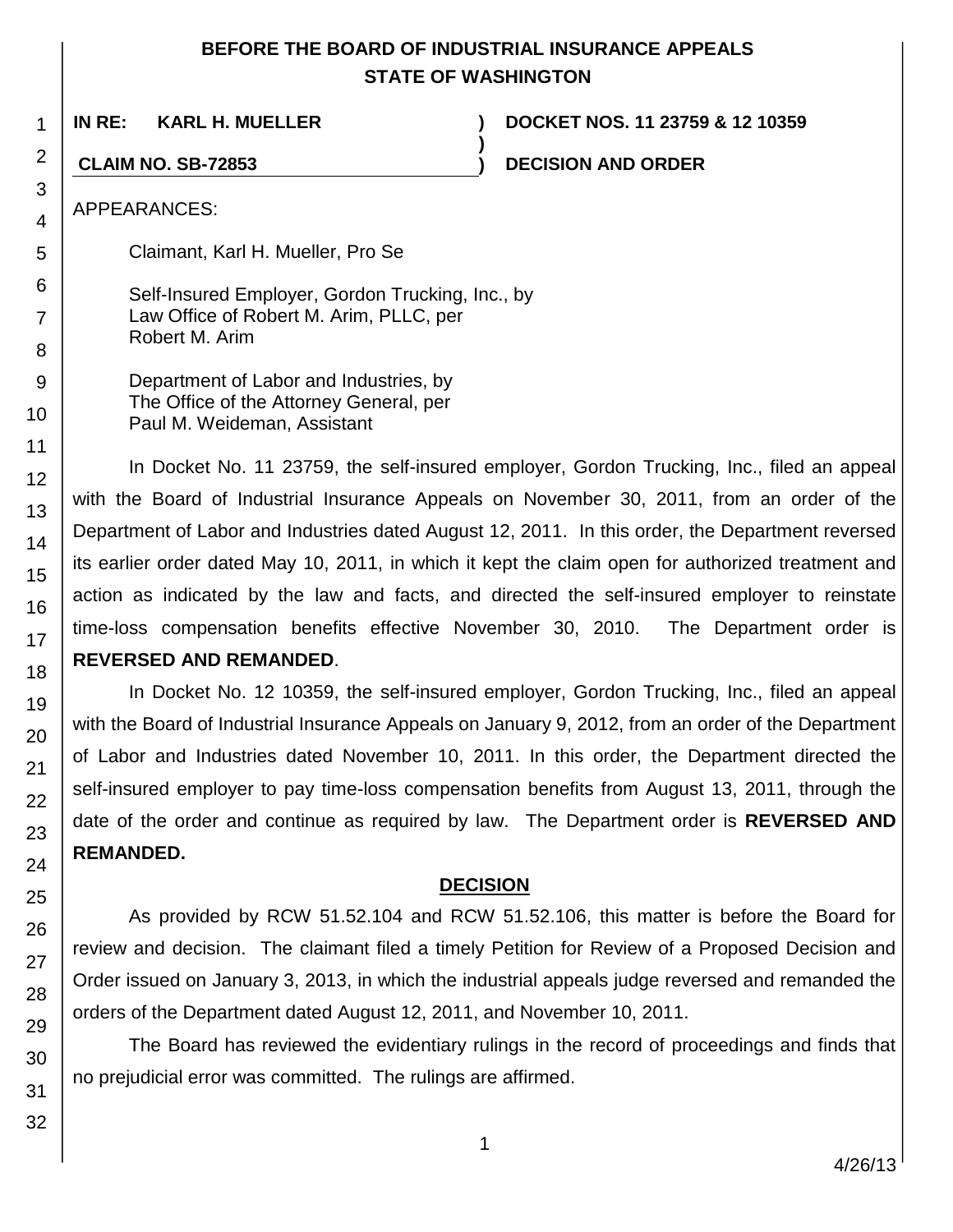1 2 3 4 5 We previously issued a Decision and Order in this matter on March 11, 2013. We set the March 11, 2013 Decision aside by Order Vacating Decision and Order dated April 9, 2013. *Bergman v. Department of Labor & Indus.*, 44 Wn.2d 117 (1954)*.* We did so because our March 11, 2013 Decision and Order contains a misstatement regarding our jurisdiction in these appeals.

6 7 8 We begin by again stating that we agree with the dispositions of the issues as set out in the Proposed Decision and Order, as well as the rationale the industrial appeals judge used in reaching his proposed decision.

9 10 11 12 13 14 In its May 10, 2011 order closing the claim, the Department ended Mr. Mueller's time-loss compensation benefits as paid through November 29, 2010. Subsequent to a timely protest by Mr. Mueller, the Department reversed that order through its order dated August 12, 2011, in which it kept the claim open for treatment and directed the self-insured employer to reinstate time-loss compensation benefits effective November 30, 2010. The self-insured employer appealed this order to us. The appeal was granted under Docket No. 11 23759.

15 16 17 18 The Department also issued an order on November 10, 2011, in which it directed the self-insured employer to pay time-loss compensation benefits from August 13, 2011, and to continue as required by law. This order was appealed by the self-insured employer. The appeal was granted under Docket No. 12 10359.

19 20 21 22 At an informal conference held on May 10, 2012, before Industrial Appeals Judge David K. Crossland, the parties stipulated that additional time-loss compensation benefits were paid to Mr. Mueller through January 24, 2011, but none thereafter. This stipulation established the initial date of the time-loss compensation period at issue as January 25, 2011.

23 24 25 26 27 28 29 30 We dispose of these appeals as follows: In Docket No. 11 23759, we reverse the August 12, 2011 Department order and remand the matter to the Department to close the claim with time-loss compensation benefits as paid through January 24, 2011, and not November 29, 2010, and no award for permanent partial disability. The issue of entitlement to permanent total disability was not before us, inasmuch as it was not included as an issue by the parties either at the May 10, 2012 informal conference or at the beginning of the October 26, 2012 hearing, when the issues were specifically defined on the record. In Docket No. 12 10359, we reverse the November 10, 2011 Department order and remand to the Department to deny time-loss compensation benefits after

31 32

2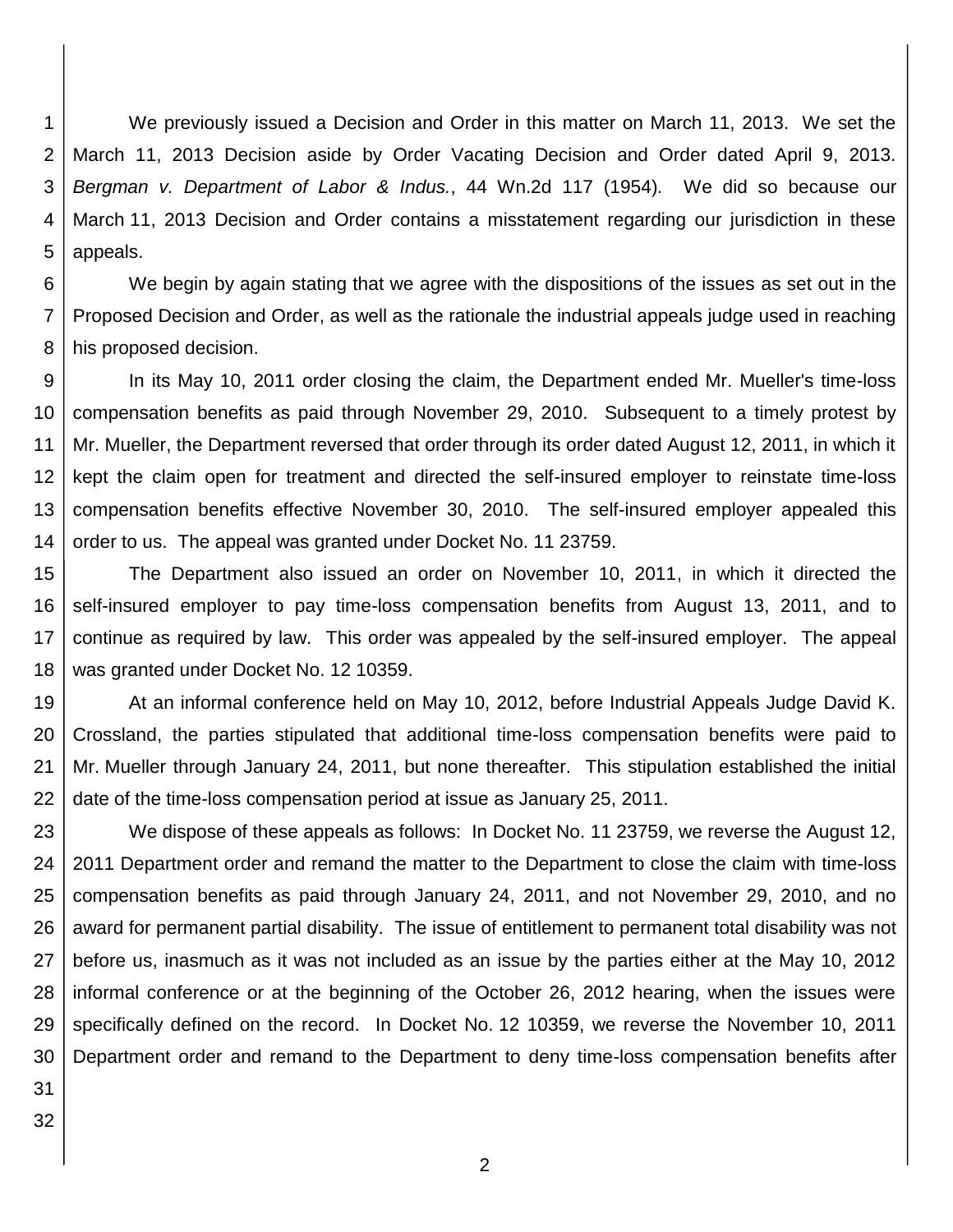1 2 January 24, 2011. We find that the claimant was capable of reasonably continuous employment as of January 25, 2011, and not entitled to further time-loss compensation benefits.

3 4 5 6 7 8 9 10 11 12 13 14 15 16 17 18 19 20 In our Decision and Order dated March 11, 2013, we stated that because we found that the Department was correct when it closed the claim on May 10, 2011, we lacked jurisdiction to address a period of time-loss compensation after May 10, 2011, the first date the Department closed the claim. This is an incorrect statement of our jurisdiction. When, as here, the Department closes a claim and the closing order is timely protested by one of the parties and the Department issues a further order, our jurisdiction extends to the date of the second Department order. Simply stated, our jurisdiction extends to the date of the Department order on appeal. *Turner v. Department of Labor & Indus.*, 41 Wn.2d 739 (1953); *Hyde v. Department of Labor & Indus.*, 46 Wn.2d 31 (1955). Although it would be factually inconsistent to award time-loss compensation benefits for a period of time after we believed the claim was properly closed, we obtained jurisdiction to address the time-loss compensation benefits after this date. We could have determined time-loss compensation was payable after May 10, 2011, if not for our conclusion that the Department properly closed the claim as of that date and time-loss compensation benefits were not payable after that date. Here, the Department closed the claim by order dated May 10, 2011. This order was timely protested by Mr. Mueller. The Department then issued the order on appeal dated August 12, 2011. Our jurisdiction in the appeal in Docket No. 11 23759 extends to consideration of benefits payable until August 12, 2011. Likewise, in Docket No. 12 10359, our jurisdiction extends to November 10, 2011, the date of the order on appeal.

### **FINDINGS OF FACT**

1. On May 7, 2012, an industrial appeals judge certified that the parties agreed to include the Jurisdictional Histories in the Board record solely for jurisdictional purposes.

21

22

23

24

25

26

27

28

29

30

31

32

- 2. Karl H. Mueller sustained an industrial injury on April 23, 2007, that proximately caused conditions diagnosed as: (1) laceration to his chin; and (2) head contusion with a brief period of unconsciousness.
- 3. As of August 12, 2011, Mr. Mueller's conditions proximately caused by the April 23, 2007 industrial injury were medically fixed and stable and did not require further proper and necessary treatment.

4. As of August 12, 2011, Mr. Mueller's conditions proximately caused by the April 23, 2007 industrial injury did not result in any permanent partial impairment.

3